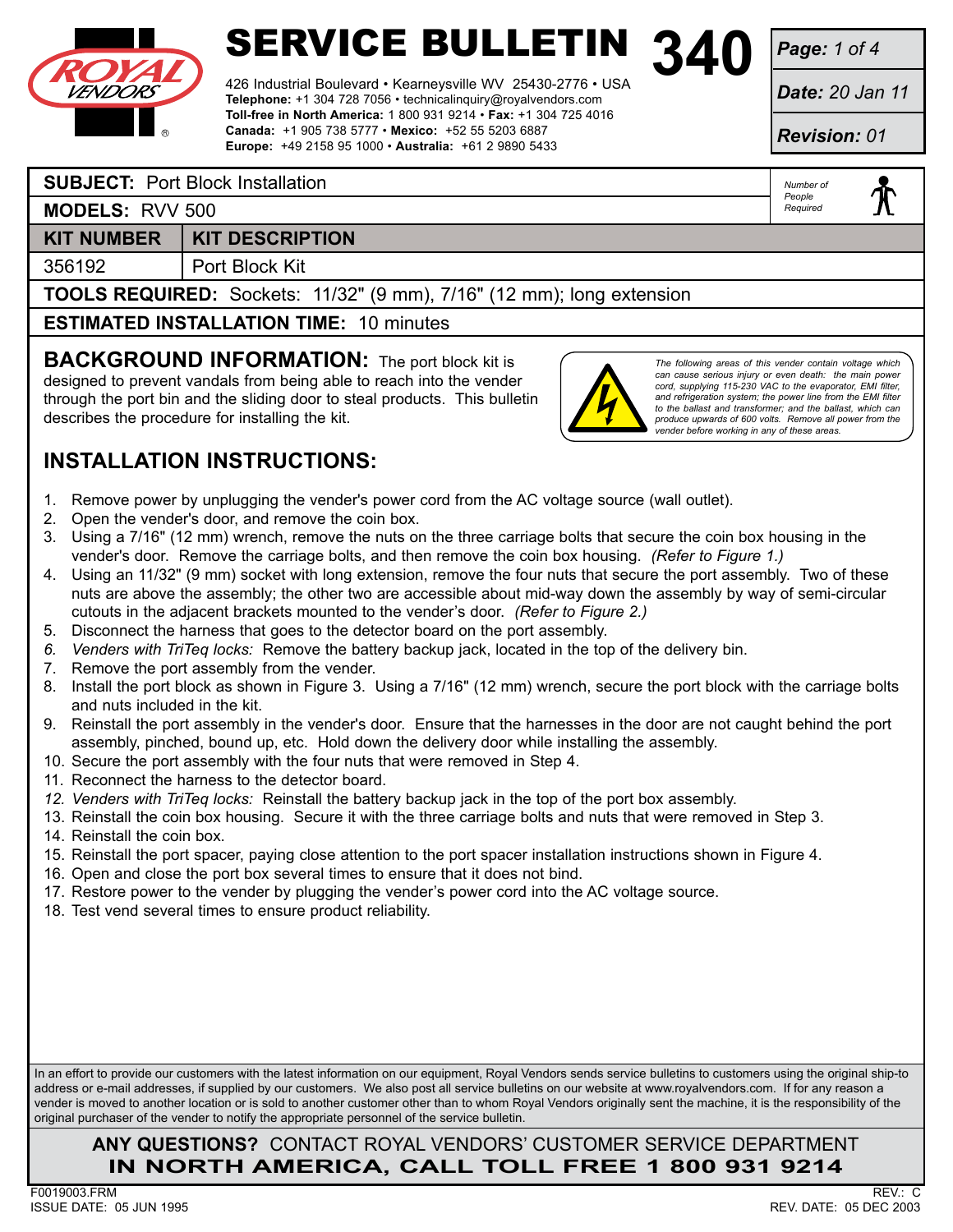

426 Industrial Boulevard • Kearneysville WV 25430-2776 • USA **Telephone:** +1 304 728 7056 • technicalinquiry@royalvendors.com **Toll-free in North America:** 1 800 931 9214 • **Fax:** +1 304 725 4016 **Canada:** +1 905 738 5777 • **Mexico:** +52 55 5203 6887 **Europe:** +49 2158 95 1000 • **Australia:** +61 2 9890 5433

*Page: 2 of 4*

*Date: 20 Jan 11*

*Revision: 01*

#### **SUBJECT:** Port Block Installation





## *Figure 2.*

Remove the four nuts that secure the port box housing assembly. A long socket extension will be required.



To reach the bottom nuts, use these access notches.

**Any Questions?** Contact Royal Vendors' Customer Service Department **in north america, Call Toll Free 1 800 931 9214**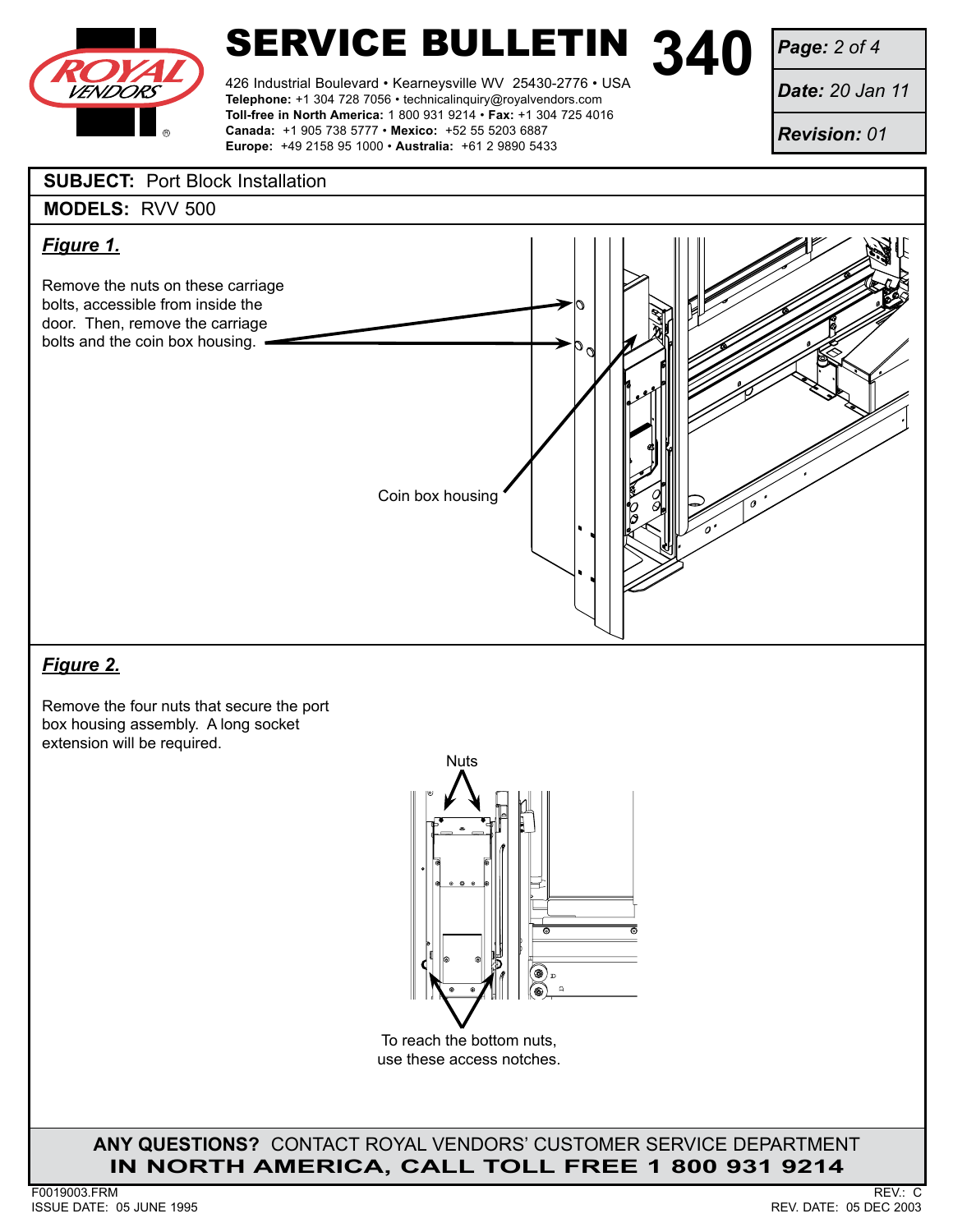

426 Industrial Boulevard • Kearneysville WV 25430-2776 • USA **Telephone:** +1 304 728 7056 • technicalinquiry@royalvendors.com **Toll-free in North America:** 1 800 931 9214 • **Fax:** +1 304 725 4016

**Canada:** +1 905 738 5777 • **Mexico:** +52 55 5203 6887 **Europe:** +49 2158 95 1000 • **Australia:** +61 2 9890 5433 *Page: 3 of 4*

*Date: 20 Jan 11*

*Revision: 01*

### **SUBJECT:** Port Block Installation

**MODELS:** RVV 500

### *Figure 3.*